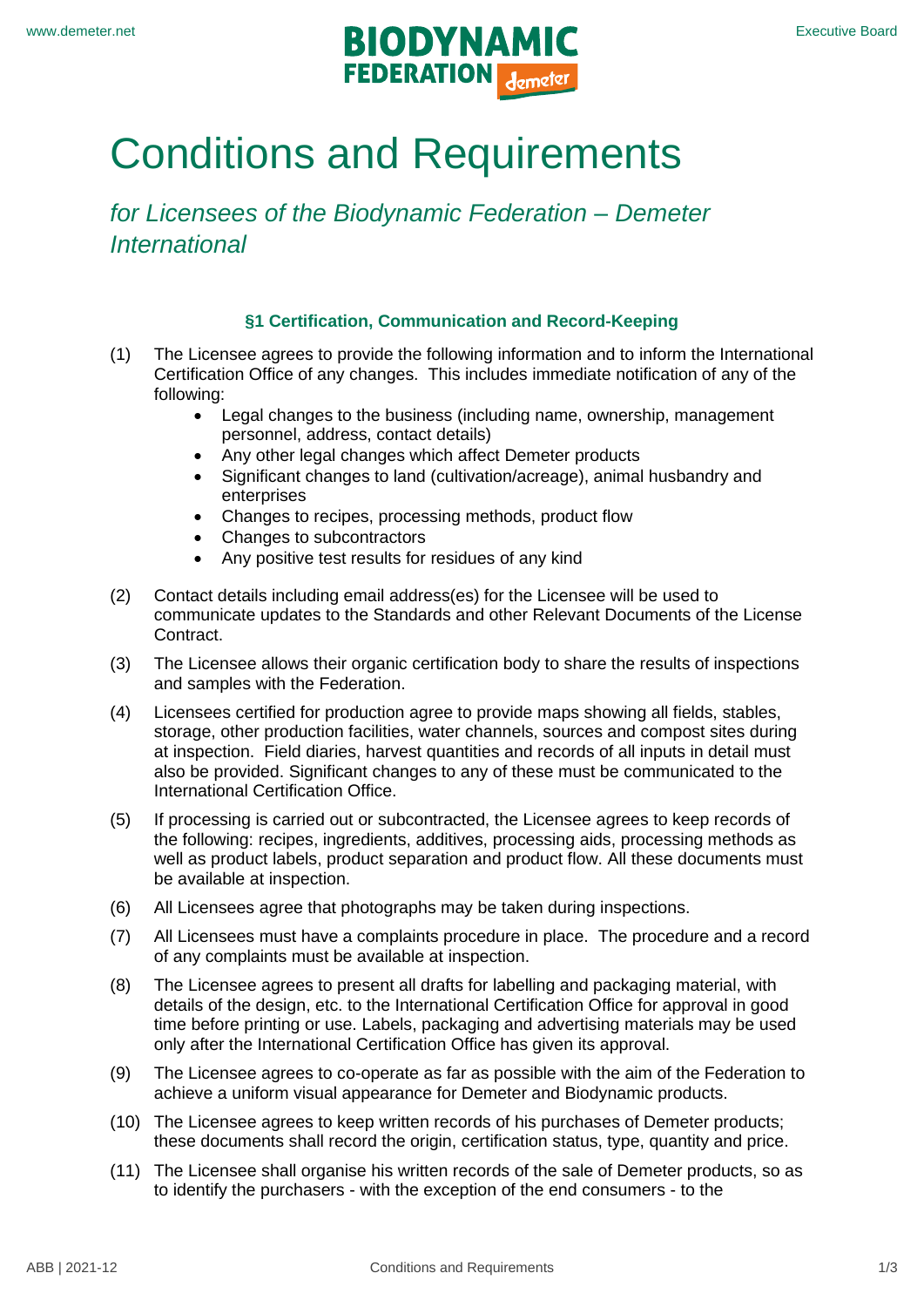International Certification Office at any time. A complete file of copies of receipts and invoices for all purchases and sales can serve as written records which meet this requirement.

- (12) The Licensee agrees to keep financial records in such a way that the fees can be calculated according to the Fee Scale.
- (13) The Licensee agrees to provide translations of any documents needed for certification if they are originally in any language other than English, German, French or Spanish.
- (14) If the Licensee fails to comply with the obligation to report sales of Demeter products, he undertakes to pay a contractual penalty of at least € 5,000 for each case unless he can prove that either no damage at all, or substantially less than the contractual penalty, has been incurred.

## **§2 Sampling**

- (1) The Licensee agrees to provide product samples for analysis free of charge, at any time on request of the Federation. This may be due to suspicion of a possible infringement, risk of contamination, systematic testing or for any other reason. Samples may be taken at announced or unannounced inspections
- (2) The Federation may require that products are not marketed using the trademarks (see § 1 (1)) if affected by contamination, or if there is sufficient doubt that the product quality meets consumer expectations.

## **§ 3 Biodynamic membership and advice**

- (1) Biodynamic member organisations provide community for new and existing Demeter licensees, therefore the Licensee is required to become a member of their country's biodynamic association if there is one. For a current list of member organisations of the Federation, please see https://www.demeter.net/.
- (2) The initiation and development of a production enterprise using the biodynamic method requires qualified advisory support. The Licensee agrees to obtain such advice and support. Advisors contracted for the purpose of biodynamic consultation must be approved by the Federation (please see<https://www.biodynamic-advisors.org/> for a list of Demeter approved advisors). The degree of support required depends on the nature and the status of the operation.
- (3) The Licensee agrees to pay all fees relating to this advice and support.
- (4) The Licensee agrees to send all advisory reports to the International Certification Office.
- (5) The advisory reports may be sent to other persons or bodies only with the written consent of the Licensee.

## **§ 4 Requirements for handling Demeter and Biodynamic products**

- (1) The International Demeter Biodynamic Standard sets out the production, processing, and labelling of Demeter and biodynamic products. It also gives details of pest control procedures and cleaning materials. The Licensee agrees to abide by all the requirements in these standards.
- (2) The Licensee undertakes to purchase Demeter products only from enterprises with a valid Demeter certification.